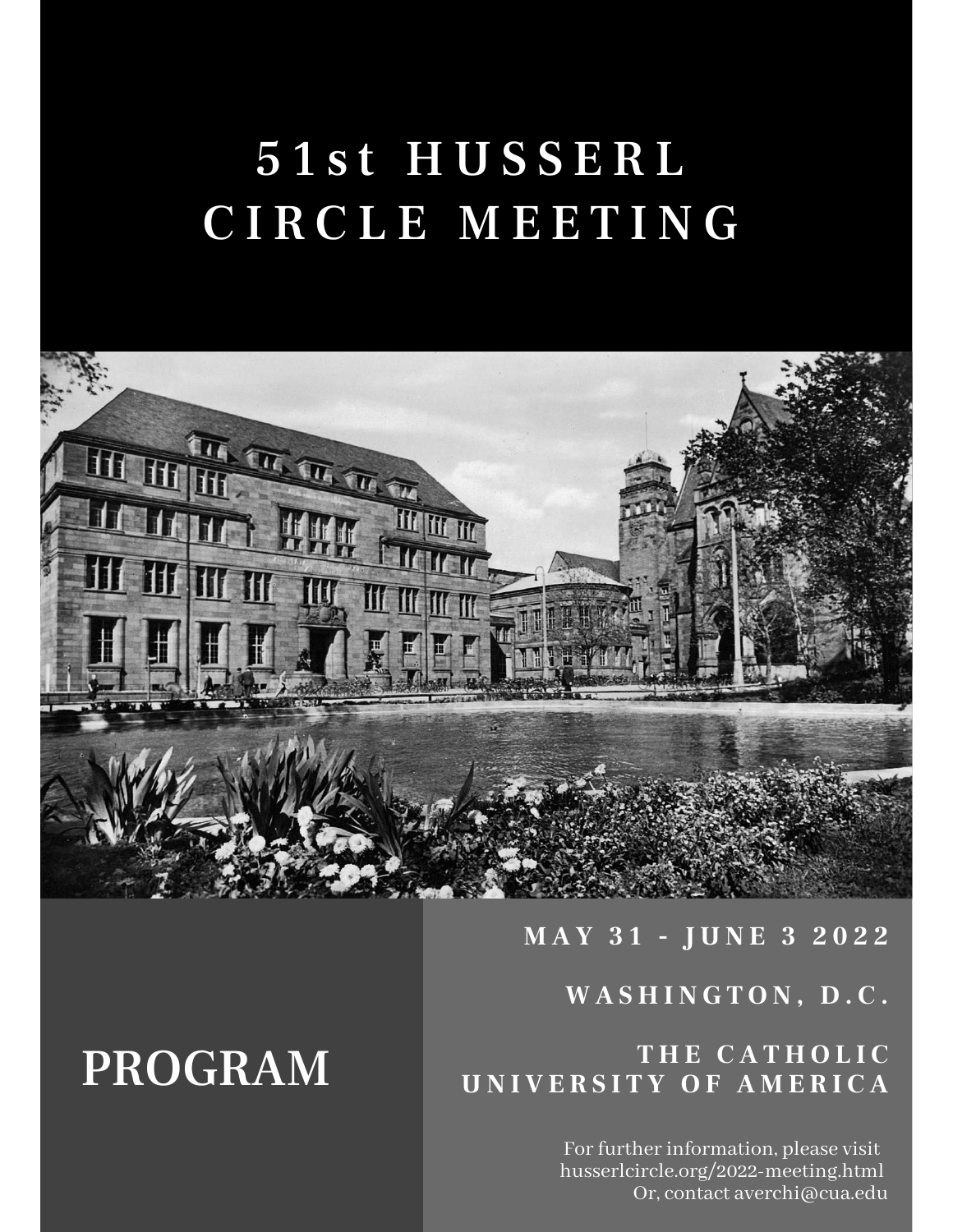### **Tuesday, May 31**

| 13:00           | Registration                                                                                          |
|-----------------|-------------------------------------------------------------------------------------------------------|
| $13:30 - 15:00$ | Keynote address: "A Key to Reading Husserl's <i>Logical Investigations</i> ," Robert<br>Sokolowski    |
| $15:00 - 15:15$ | Coffee break                                                                                          |
| $15:15 - 16:25$ | "Bringing about the Future. Toward a Husserlian Phenomenology of Action,"<br><b>Bernhard Obsieger</b> |
|                 | Commentator: George Heffernan                                                                         |
| $16:25 - 16:40$ | Coffee break                                                                                          |
| $16:40 - 17:50$ | "Gemütsmotivation in Husserl's phenomenology of values," Andrew Krema                                 |
|                 | Commentator: Robert Gervasini                                                                         |
| 17:50           | Reception (wine and cheese)                                                                           |

#### **Wednesday, June 1**

| $9:00 - 10:10$  | "Voegelin and Strauss on Husserl as an Insufficiently Political Philosopher,"<br>Molly McGrath     |
|-----------------|----------------------------------------------------------------------------------------------------|
|                 | Commentator: Daniele De Santis                                                                     |
| $10:10 - 10:25$ | Coffee break                                                                                       |
| $10:25 - 11:35$ | "Husserl's semiotics reconsidered: passivity, intersubjectivity, and<br>temporality," Thomas Byrne |
|                 | Commentator: Sean Foley                                                                            |
| $11:35 - 11:50$ | <b>Coffee break</b>                                                                                |
| $11:50 - 13:00$ | "Questions about the Proper Interpretation of Inner Time-Consciousness," Neil<br>Rosen             |
|                 | Commentator: Bernhard Obsieger                                                                     |
| $13:00 - 14:30$ | Lunch                                                                                              |
| $14:30 - 15:40$ | "Retrieving phantasmatic content in Husserl's phenomenology of Phantasie,"<br>Ka Yu Hui            |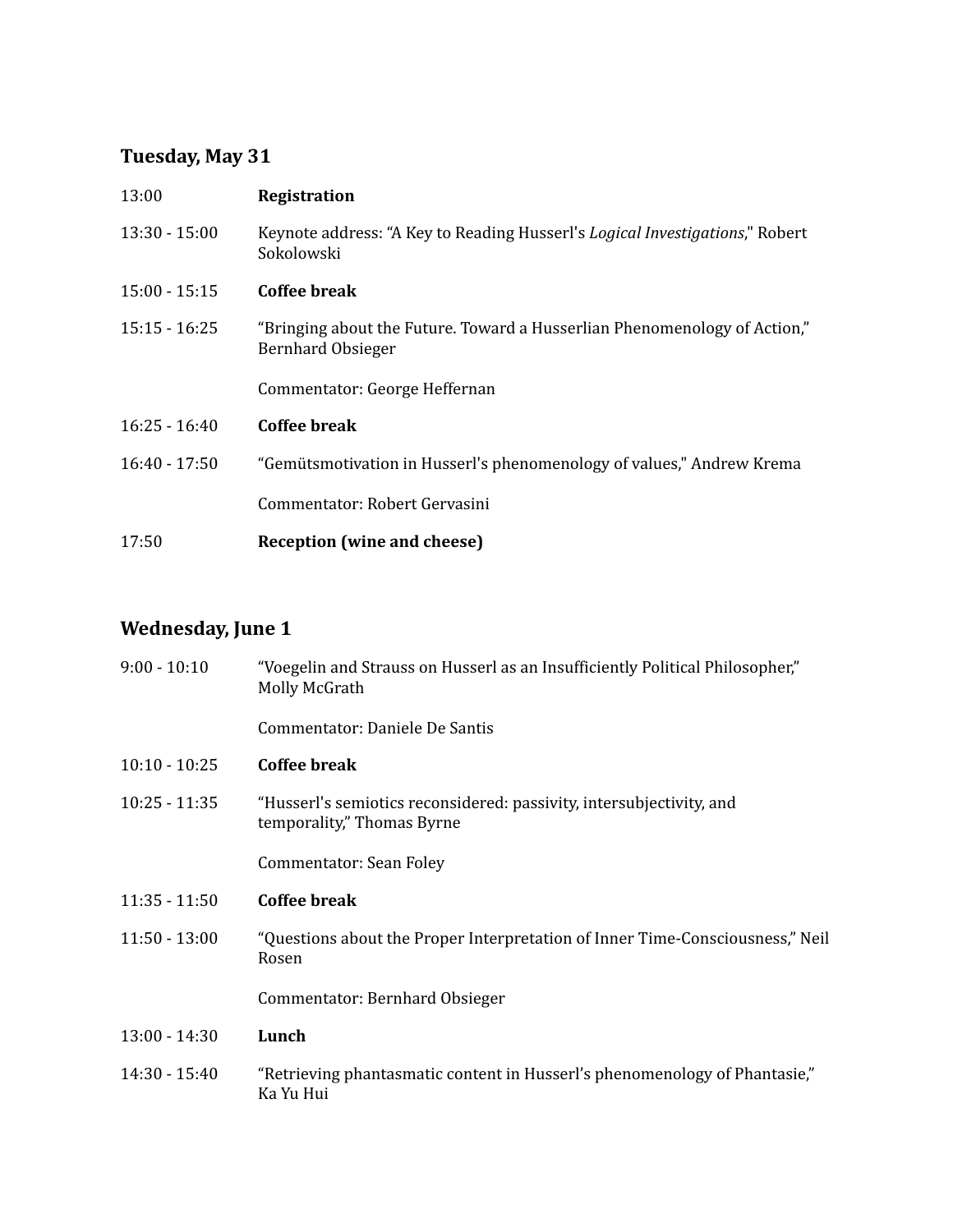#### Commentator: Michele Averchi

| $15:40 - 15:55$ | Coffee break                                                              |
|-----------------|---------------------------------------------------------------------------|
| $15:55 - 17:05$ | <i>"Habitus</i> in Husserl's Genetic Phenomenology," Margaret Schuhriemen |
|                 | Commentator: Christopher Richard                                          |
| 17:05-17:15     | Coffee break                                                              |
| 17:15           | Reception (wine and cheese)                                               |

#### **Thursday, June 2**

| $9:00 - 10:10$  | "Attention [Aufmerksamkeit] and its Motivations: From Instinctive to Rational<br>Life," Rosemary RP Lerner             |
|-----------------|------------------------------------------------------------------------------------------------------------------------|
|                 | Commentator: Zachary Joachim                                                                                           |
| $10:10 - 10:25$ | <b>Coffee break</b>                                                                                                    |
| $10:25 - 11:35$ | "Naturalizing Phenomenology" or the Phenomenology of Nature? Gibson and<br>Husserl on Visual Perception," Jeremy Smith |
|                 | Commentator: Margaret Schuhriemen                                                                                      |
| $11:35 - 11:50$ | <b>Coffee break</b>                                                                                                    |
| $11:50 - 13:00$ | "Idealism and the intercorporeality of the 'I': revisiting Husserl's Fifth<br>Cartesian Meditation," Zachary Joachim   |
|                 | Commentator: Daniele De Santis                                                                                         |
| $13:00 - 14:30$ | Lunch                                                                                                                  |
| $14:30 - 15:40$ | "Evidence and Verification in Husserl's Formal and Transcendental Logic," Sean<br>Foley                                |
|                 | Commentator: Andrew Krema                                                                                              |
| $15:40 - 15:55$ | <b>Coffee break</b>                                                                                                    |
| $15:55 - 17:00$ | <b>Business meeting</b>                                                                                                |
| 17:00           | <b>Reception (wine and cheese)</b>                                                                                     |